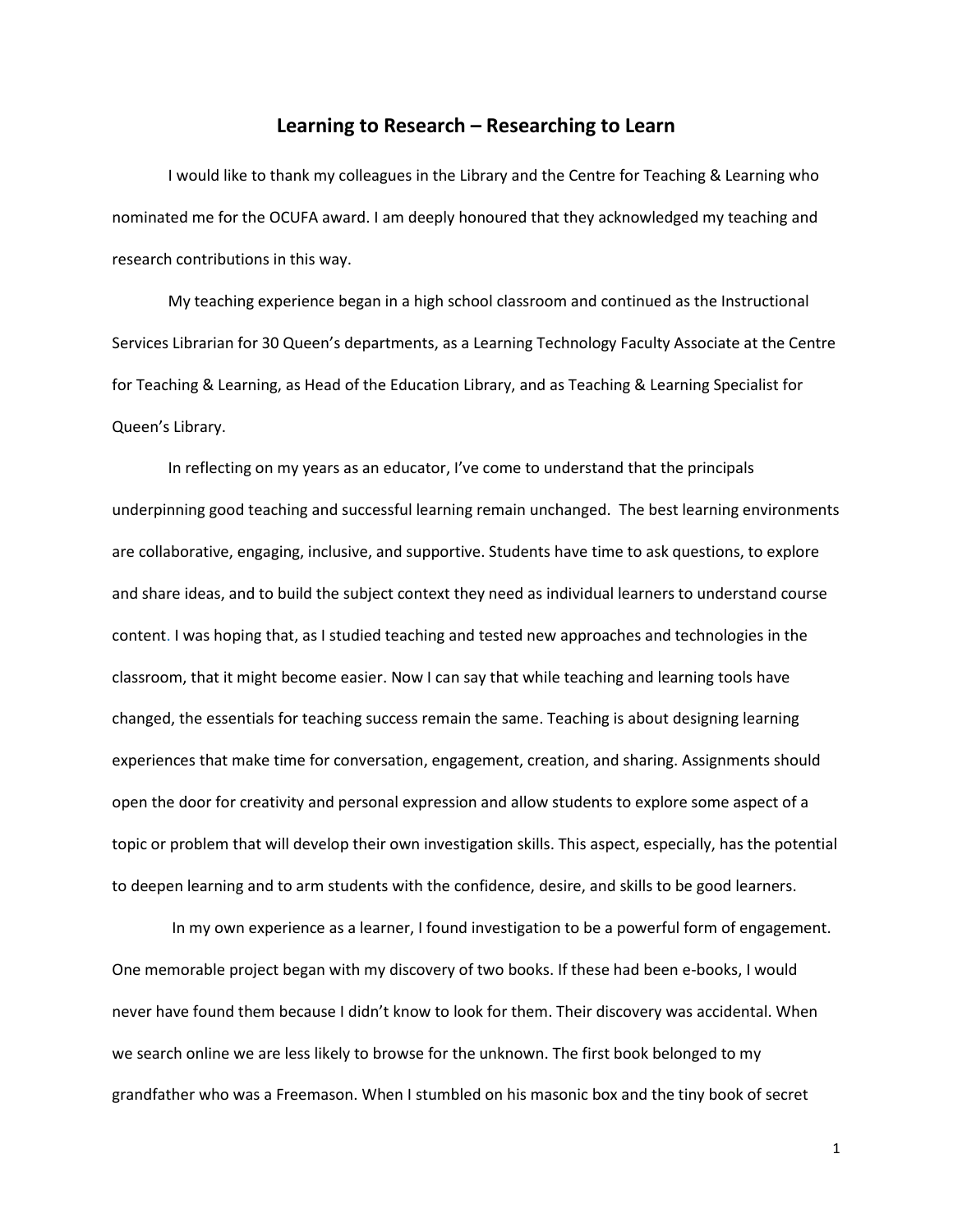rituals it included, I was intrigued. He let me read it even though he swore me to secrecy. Book two belonged to my father and it was an oversized folio with the surreal and colourful paintings of the Russian artist Marc Chagall. I discovered that Chagall had painted the sets for Mozart's opera, *"The Magic Flute"*, when it was staged in New York at the Metropolitan Opera and that it was known to be a masonic opera. I wondered: did Chagall reveal masonic themes in the stage sets and did other artists make similar connections? My pursuit of answers took me to libraries around the world and became an unforgettable journey of inquiry. Consequently, it is the engagement of inquiry that I've taken forward into my teaching as an academic librarian.

Teaching librarians specialize in the development of information literacy – the inquiry and academic research skills to find, evaluate, organize, apply, and share information broadly and ethically. In Ontario elementary and secondary schools these abilities are referred to as "digital literacy", acknowledging the need to access and use online resources including visual, multimedia, presentation and sharing tools. In the age of social media, we are compelled to share learning beyond our immediate classrooms. Learning to inquire thoughtfully - with purpose, strategy, tenacity, and with suspicion – is a useful skill. We are all teachers of information literacy because it is a tacitly-assumed parallel curriculum that supports learning across disciplines. There is always a need to seek information whether it is basic facts, discipline-rich literature, or diverse perspectives across subjects, people, and places.

How do librarians contribute to the academic learning enterprise at Queen's University? You already know that the books you read and the databases you consult at Queen's are selected by specialized subject librarians. The electronic infrastructure on your desktop to locate these resources is constructed and maintained by library staff. You might begin a search in Google Scholar. The thousands of resources that are returned are, for the most part, found in Queen's Library. They do not appear by accident. They are purposefully selected and made visible to academic readers. Without a library infrastructure extending your reach into the world's scholarly materials, searchers can be misled by a

2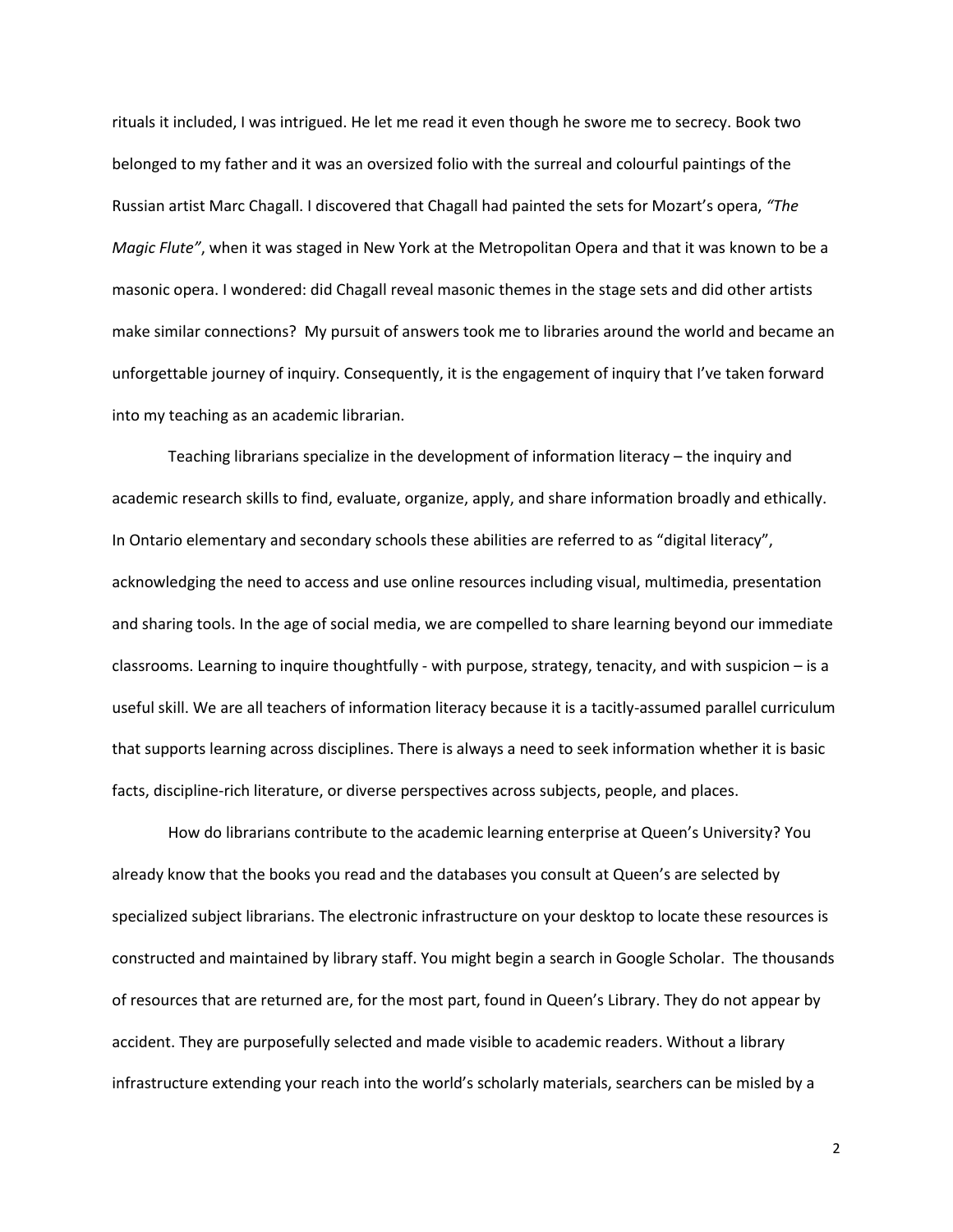serendipitous hodge-podge of Google hits drawn from the surface of an information ocean, with no inkling of its underlying depths or currents.

Each year librarians help students transform topics and web searches into sharpened, systematic inquiries in the research literature. One method I've used to explore thesis topics with graduate students is to cooperatively construct a concept map. The shared visualization helps to uncover ideas, identify themes, and record conversations about information paths and relationships. This is one way to explore a variety of resources with students and to help them consider the purpose for different information tools. I find that, for those who grew up with the Web, their concept of information is synonymous with the predominant method for searching. The search portal has superceded, and become, the database. The medium is still the message. Is the complexity, scope, and volume of information at our fingertips unintentionally driving a simplification of how it can accessed? If so, does the access technology influence a searcher's perceptions of the relative importance of topics and their interconnections? Has the fast food concept extended to inquiry? I classify a "fast research" strategy as gathering information snippets gleaned from webpages and You Tube. One is not likely to discover a breadth and depth of ideas using this approach. One of my goals in library workshops is the comparison of search tools so that students can draw upon alternate methods when web searches fail to meet their needs.

In my own research, I have studied how teacher candidates in our B.Ed. program search for lesson plans during teaching placements and how they teach their own students to find information. The typical strategy for pre-service teachers is a two-word web search. They are also insecure as to how to teach their own students to find information. This is an important consideration as we design online courses. Instructors are tempted to provide all reading materials without requiring that students learn to actively explore course content. Information literacy can be developed systematically over time but it necessitates that students pursue questions and content beyond pre-selected readings.

3